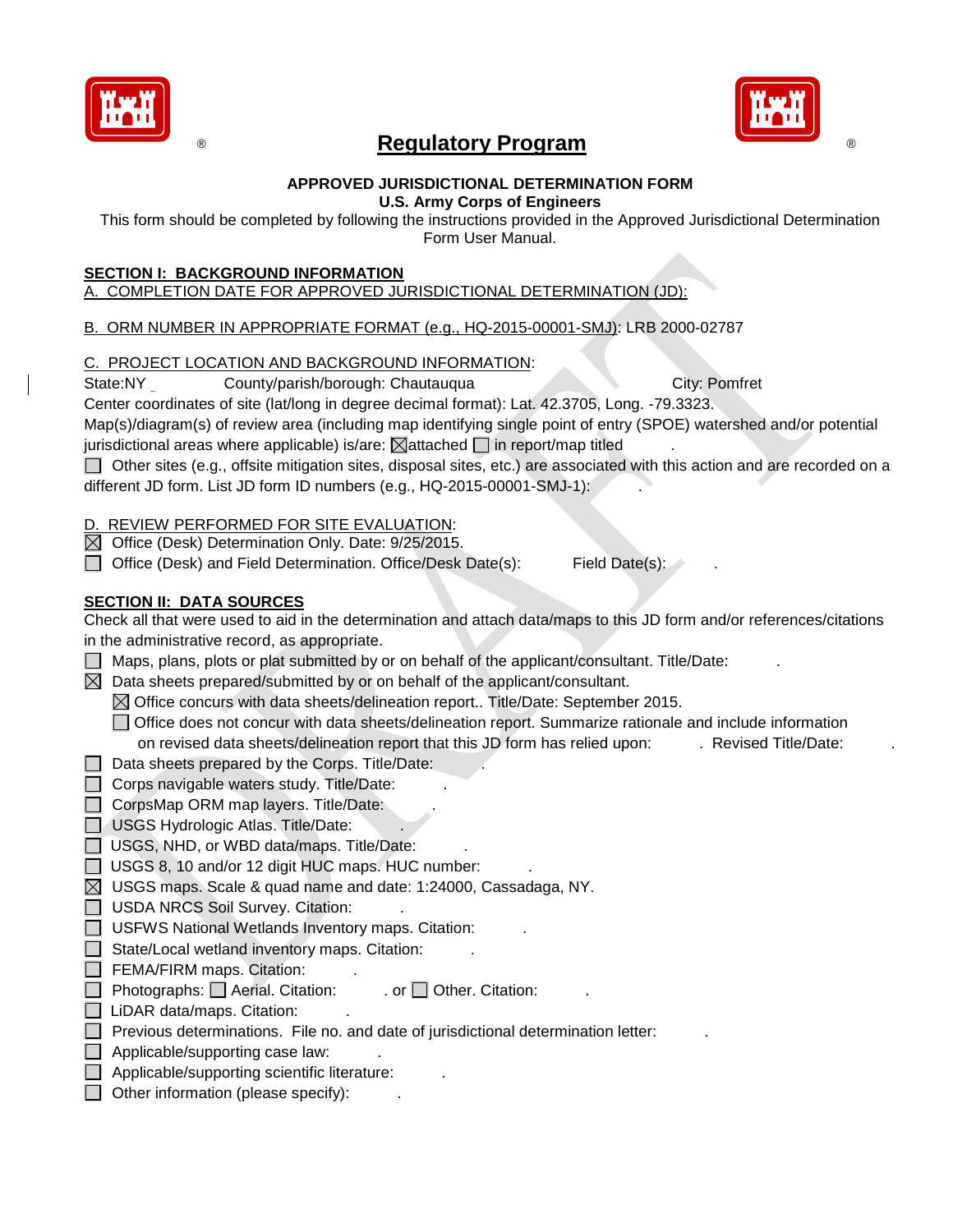### **SECTION III: SUMMARY OF FINDINGS**

### Complete Spreadsheet Tab "Aquatic Resources" – Required for All AJDs

| A. RIVERS AND HARBORS ACT (RHA) SECTION 10 DETERMINATION OF JURISDICTION:                                                        |
|----------------------------------------------------------------------------------------------------------------------------------|
| $\Box$ "navigable waters of the U.S." within RHA jurisdiction (as defined by 33 CFR part 329) in the review area.                |
| • List water(s) and area/length within review area - Required:                                                                   |
| NOTE: If the navigable water is not subject to the ebb and flow of the tide or included on the District's list of Section        |
| 10 navigable waters list, DO NOT USE THIS FORM TO MAKE THE DETERMINATION. The District must continue to                          |
| follow the procedure outlined in 33 CFR part 329.14 to make a Section 10 RHA navigability determination.                         |
|                                                                                                                                  |
| B. CLEAN WATER ACT (CWA) SECTION 404 DETERMINATION OF JURISDICTION: "waters of the U.S." within                                  |
| CWA jurisdiction (as defined by 33 CFR part 328.3) in the review area. Check all that apply.                                     |
| $\Box$ (a)(1): All waters which are currently used, were used in the past, or may be susceptible to use in interstate or         |
| foreign commerce, including all waters which are subject to the ebb and flow of the tide. (Traditional Navigable                 |
| Waters or TNW).                                                                                                                  |
| • Complete Spreadsheet Tab "(a)(1)" - Required                                                                                   |
| $\Box$ This JD includes a case-specific (a)(1) TNW (Section 404 navigable-in-fact) determination on a water that has             |
| not previously been designated as such. Documentation required for this case-specific (a)(1) TNW determination                   |
| is attached.                                                                                                                     |
| (a)(2): All interstate waters, including interstate wetlands.                                                                    |
| • Complete Spreadsheet Tab "(a)(2)" - Required                                                                                   |
| (a)(3): The territorial seas.                                                                                                    |
| • Complete Spreadsheet Tab "(a)(3)" - Required                                                                                   |
| (a)(4): All impoundments of waters otherwise identified as waters of the U.S. under 33 CFR part 328.3.                           |
| • Complete Spreadsheet Tab "(a)(4)" - Required                                                                                   |
| $\boxtimes$ (a)(5): All tributaries, as defined in 33 CFR part 328.3, of waters identified in paragraphs (a)(1)-(a)(3) of 33 CFR |
| part 328.3.                                                                                                                      |
| • Complete Spreadsheet Tab "(a)(5)" - Required                                                                                   |
| (a)(6): All waters adjacent to a water identified in paragraphs (a)(1)-(a)(5) of 33 CFR part 328.3, including                    |
| wetlands, ponds, lakes, oxbows, impoundments, and similar waters.                                                                |
| • Complete Spreadsheet Tab "(a)(6)" - Required                                                                                   |
| Bordering/Contiguous.<br>$\Box$                                                                                                  |
| Neighboring:                                                                                                                     |
| (c)(2)(i): All waters located within 100 feet of the ordinary high water mark (OHWM) of a water identified in                    |
| paragraphs $(a)(1)-(a)(5)$ of 33 CFR part 328.3.                                                                                 |
| $(c)(2)(ii)$ : All waters located within the 100-year floodplain of a water identified in paragraphs $(a)(1)-(a)(5)$ of          |
| 33 CFR part 328.3 and not more than 1,500 feet of the OHWM of such water.                                                        |
| $(c)(2)(iii)$ : All waters located within 1,500 feet of the high tide line of a water identified in paragraphs (a)(1) or         |
| (a)(3) of 33 CFR part 328.3, and all waters within 1,500 feet of the OHWM of the Great Lakes.                                    |
| (a)(7): All waters identified in 33 CFR 328.3(a)(7)(i)-(v) where they are determined, on a case-specific basis, to               |
| have a significant nexus to a water identified in paragraphs $(a)(1)-(a)(3)$ of 33 CFR part 328.3.                               |
| • Complete Spreadsheet Tab "(a)(7)" for the significant nexus determination. Attach a map                                        |
| delineating the SPOE watershed boundary with (a)(7) waters identified in the similarly situated                                  |
| analysis. - Required                                                                                                             |
| $\Box$ Includes water(s) that are geographically and physically adjacent per (a)(6), but are being used for established,         |
| normal farming, silviculture, and ranching activities (33 USC Section 1344(f)(1)) and therefore are not adjacent                 |
| and require a case-specific significant nexus analysis.                                                                          |
| $(a)(8)$ : All waters located within the 100-year floodplain of a water identified in paragraphs $(a)(1)-(a)(3)$ of 33           |
| CFR part 328.3 not covered by $(c)(2)(ii)$ above and all waters located within 4,000 feet of the high tide line or               |
| OHWM of a water identified in paragraphs $(a)(1)-(a)(5)$ of 33 CFR part 328.3 where they are determined on a                     |
| case-specific basis to have a significant nexus to a water identified in paragraphs (a)(1)-(a)(3) of 33 CFR part                 |
| 328.3.                                                                                                                           |
| • Complete Spreadsheet Tab "(a)(8)" for the significant nexus determination. Attach a map                                        |
| delineating the SPOE watershed boundary with (a)(8) waters identified in the similarly situated                                  |
| analysis. - Required                                                                                                             |
| Includes water(s) that are geographically and physically adjacent per $(a)(6)$ , but are being used for established,             |

Includes water(s) that are geographically and physically adjacent per (a)(6), but are being used for established, normal farming, silviculture, and ranching activities (33 USC Section 1344(f)(1)) and therefore are not adjacent and require a case-specific significant nexus analysis.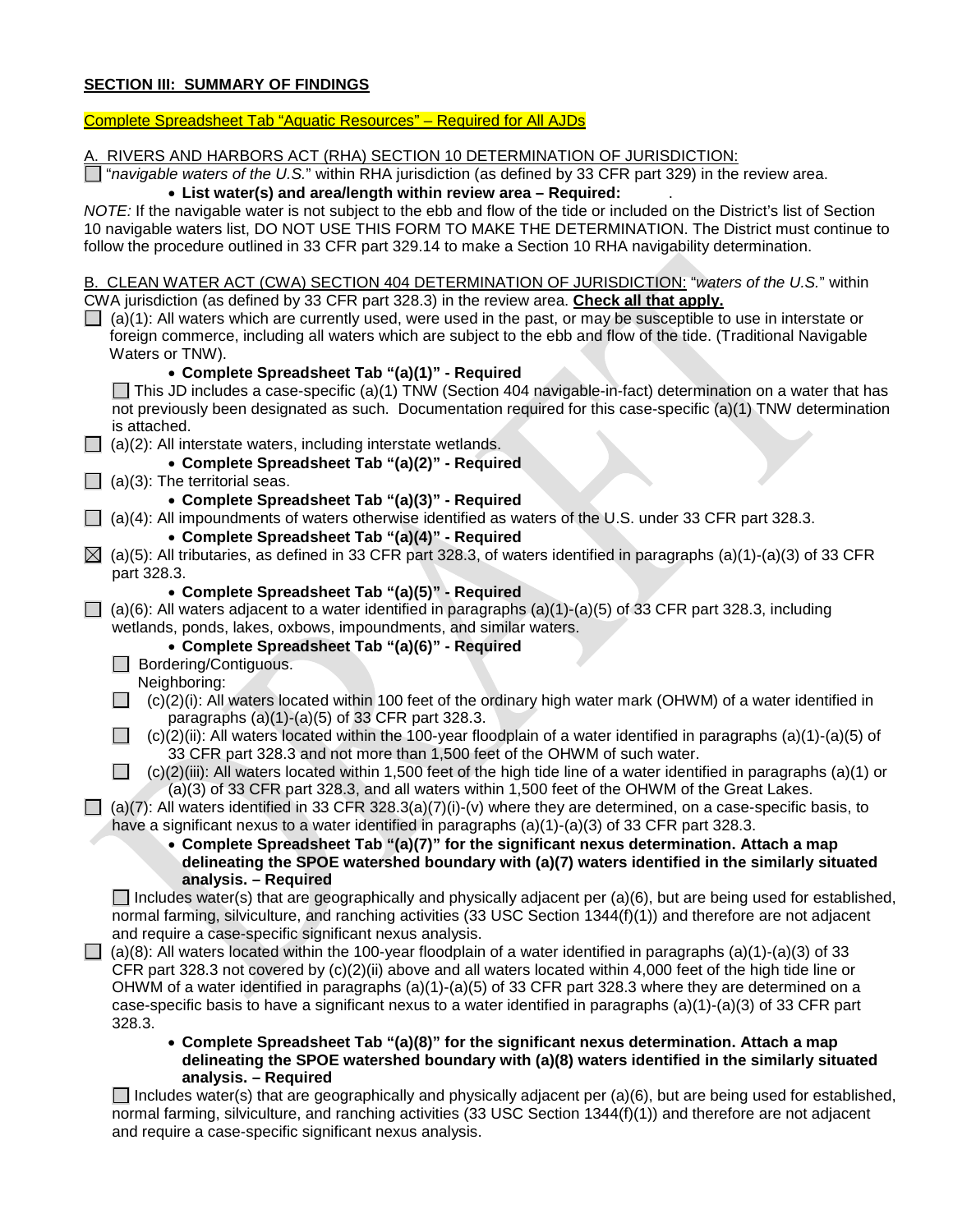C. NON-WATERS OF THE U.S. FINDINGS:

#### **Check all that apply.**

 $\Box$  The review area is comprised entirely of dry land.

Potential-(a)(7) Waters: Waters that DO NOT have a significant nexus to a water identified in paragraphs (a)(1)-(a)(3)

of 33 CFR part 328.3.

• **Complete Spreadsheet Tab "NonWaters-No SigNex". Attach a map delineating the SPOE watershed boundary with potential (a)(7) waters identified in the similarly situated analysis. – Required**

Includes water(s) that are geographically and physically adjacent per (a)(6), but are being used for established, normal farming, silviculture, and ranching activities (33 USC Section 1344(f)(1)) and therefore are not adjacent and require a case-specific significant nexus analysis.

Potential-(a)(8) Waters: Waters that DO NOT have a significant nexus to a water identified in paragraphs (a)(1)- $(a)(3)$ 

of 33 CFR part 328.3.

• **Complete Spreadsheet Tab "NonWaters-No SigNex". Attach a map delineating the SPOE watershed boundary with potential (a)(8) waters identified in the similarly situated analysis. – Required**

Includes water(s) that are geographically and physically adjacent per (a)(6), but are being used for established, normal farming, silviculture, and ranching activities (33 USC Section 1344(f)(1)) and therefore are not adjacent and require a case-specific significant nexus analysis.

Excluded Waters (Non-Waters of U.S.), even where they otherwise meet the terms of paragraphs (a)(4)-(a)(8): • **Complete Spreadsheet Tab "NonWaters-Excluded" - Required**

 $\Box$  (b)(1): Waste treatment systems, including treatment ponds or lagoons designed to meet the requirements of the CWA.

 $\Box$  (b)(2): Prior converted cropland.

- $\exists$  (b)(3)(i): Ditches with ephemeral flow that are not a relocated tributary or excavated in a tributary.
- $\Box$  (b)(3)(ii): Ditches with intermittent flow that are not a relocated tributary, excavated in a tributary, or drain wetlands.
- $\Box$  (b)(3)(iii): Ditches that do not flow, either directly or through another water, into a water identified in paragraphs  $(a)(1)-(a)(3)$ .
- $\Box$  (b)(4)(i): Artificially irrigated areas that would revert to dry land should application of water to that area cease.
- $\Box$  (b)(4)(ii): Artificial, constructed lakes and ponds created in dry land such as farm and stock watering ponds, irrigation ponds, settling basins, fields flooded for rice growing, log cleaning ponds, or cooling ponds.
- $\Box$  (b)(4)(iii): Artificial reflecting pools or swimming pools created in dry land.<sup>1</sup>
- (b)(4)(iv): Small ornamental waters created in dry land. 1
- $\Box$  (b)(4)(v): Water-filled depressions created in dry land incidental to mining or construction activity, including pits excavated for obtaining fill, sand, or gravel that fill with water.
- $\Box$  (b)(4)(vi): Erosional features, including gullies, rills, and other ephemeral features that do not meet the definition of tributary, non-wetland swales, and lawfully constructed grassed waterways.<sup>[1](#page-2-0)</sup>
- $\Box$  (b)(4)(vii): Puddles.<sup>1</sup>

 $\overline{a}$ 

- $(16)(5)$ : Groundwater, including groundwater drained through subsurface drainage systems.<sup>1</sup>
- $\Box$  (b)(6): Stormwater control features constructed to convey, treat, or store stormwater that are created in dry land.<sup>1</sup>

 $\Box$  (b)(7): Wastewater recycling structures created in dry land; detention and retention basins built for wastewater recycling; groundwater recharge basins; percolation ponds built for wastewater recycling; and water distributary structures built for wastewater recycling.

#### Other non-jurisdictional waters/features within review area that do not meet the definitions in 33 CFR 328.3 of  $(a)(1)-(a)(8)$  waters and are not excluded waters identified in  $(b)(1)-(b)(7)$ .

#### • **Complete Spreadsheet Tab "NonWaters-Other" - Required**

D. ADDITIONAL COMMENTS TO SUPPORT JD: Project site is a perennial tributary and therefore jurisdiction a(5) by rule..

<span id="page-2-0"></span><sup>1</sup> In many cases these excluded features will not be specifically identified on the approved JD form, unless specifically requested. Corps Districts may, in case-by-case instances, choose to identify some or all of these features within the review area.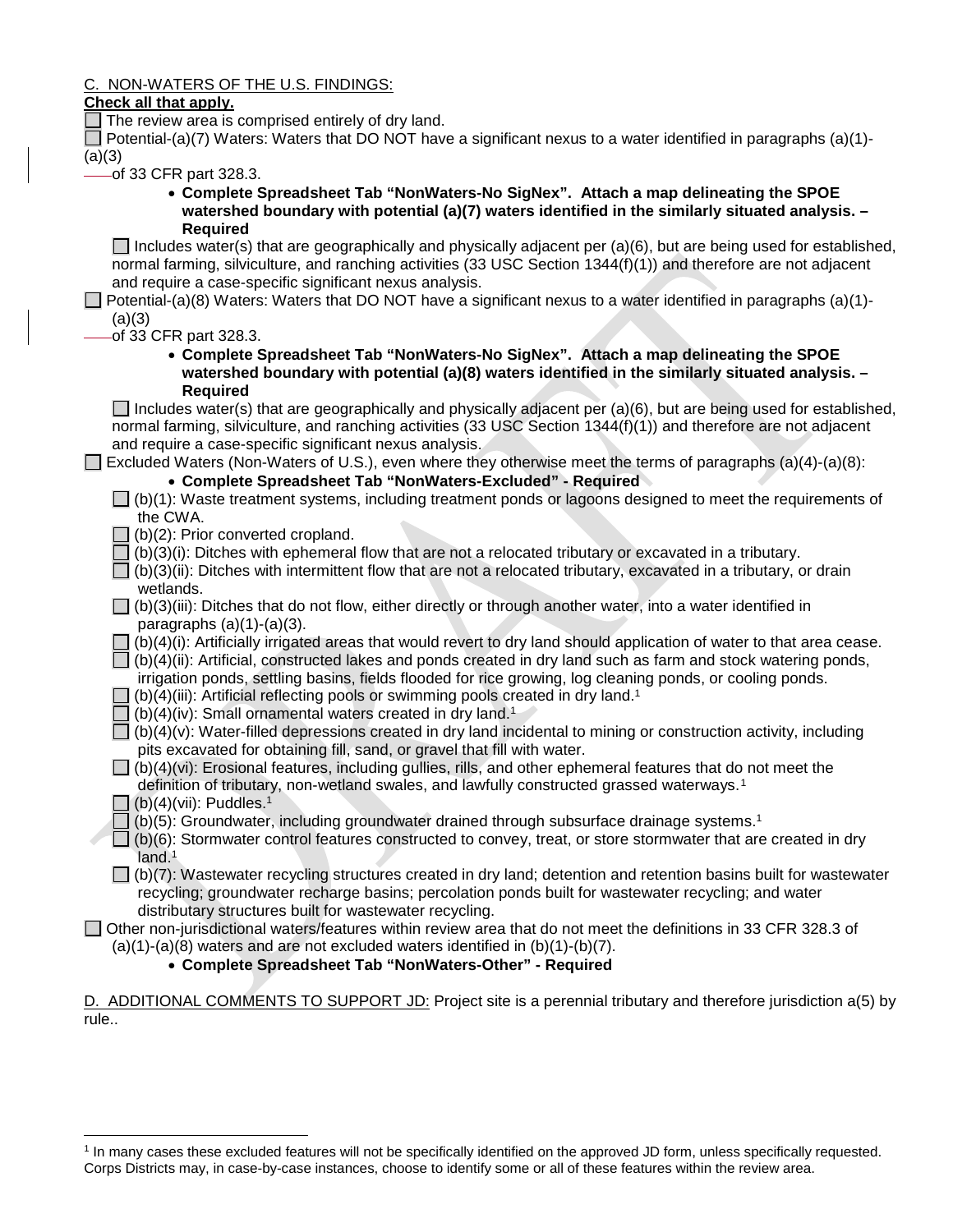| Waters_Name              | Cowardin_Code | $\mathbf{HGM\_Code}$ | Meas_Type | Amount | Units | Waters_Type | Latitude | $\label{eq:cong} Longitude$ | Local_Waterway  |
|--------------------------|---------------|----------------------|-----------|--------|-------|-------------|----------|-----------------------------|-----------------|
| <b>Unnamed Tributary</b> | R3            |                      | Area      | 192    | SQ_FT | A5          | 42.3705  | $-79.3323$                  | Canadaway Creek |
|                          |               |                      |           |        |       |             |          |                             |                 |
|                          |               |                      |           |        |       |             |          |                             |                 |
|                          |               |                      |           |        |       |             |          |                             |                 |
|                          |               |                      |           |        |       |             |          |                             |                 |
|                          |               |                      |           |        |       |             |          |                             |                 |
|                          |               |                      |           |        |       |             |          |                             |                 |
|                          |               |                      |           |        |       |             |          |                             |                 |
|                          |               |                      |           |        |       |             |          |                             |                 |
|                          |               |                      |           |        |       |             |          |                             |                 |
|                          |               |                      |           |        |       |             |          |                             |                 |
|                          |               |                      |           |        |       |             |          |                             |                 |
|                          |               |                      |           |        |       |             |          |                             |                 |
|                          |               |                      |           |        |       |             |          |                             |                 |
|                          |               |                      |           |        |       |             |          |                             |                 |
|                          |               |                      |           |        |       |             |          |                             |                 |
|                          |               |                      |           |        |       |             |          |                             |                 |
|                          |               |                      |           |        |       |             |          |                             |                 |
|                          |               |                      |           |        |       |             |          |                             |                 |
|                          |               |                      |           |        |       |             |          |                             |                 |
|                          |               |                      |           |        |       |             |          |                             |                 |
|                          |               |                      |           |        |       |             |          |                             |                 |
|                          |               |                      |           |        |       |             |          |                             |                 |